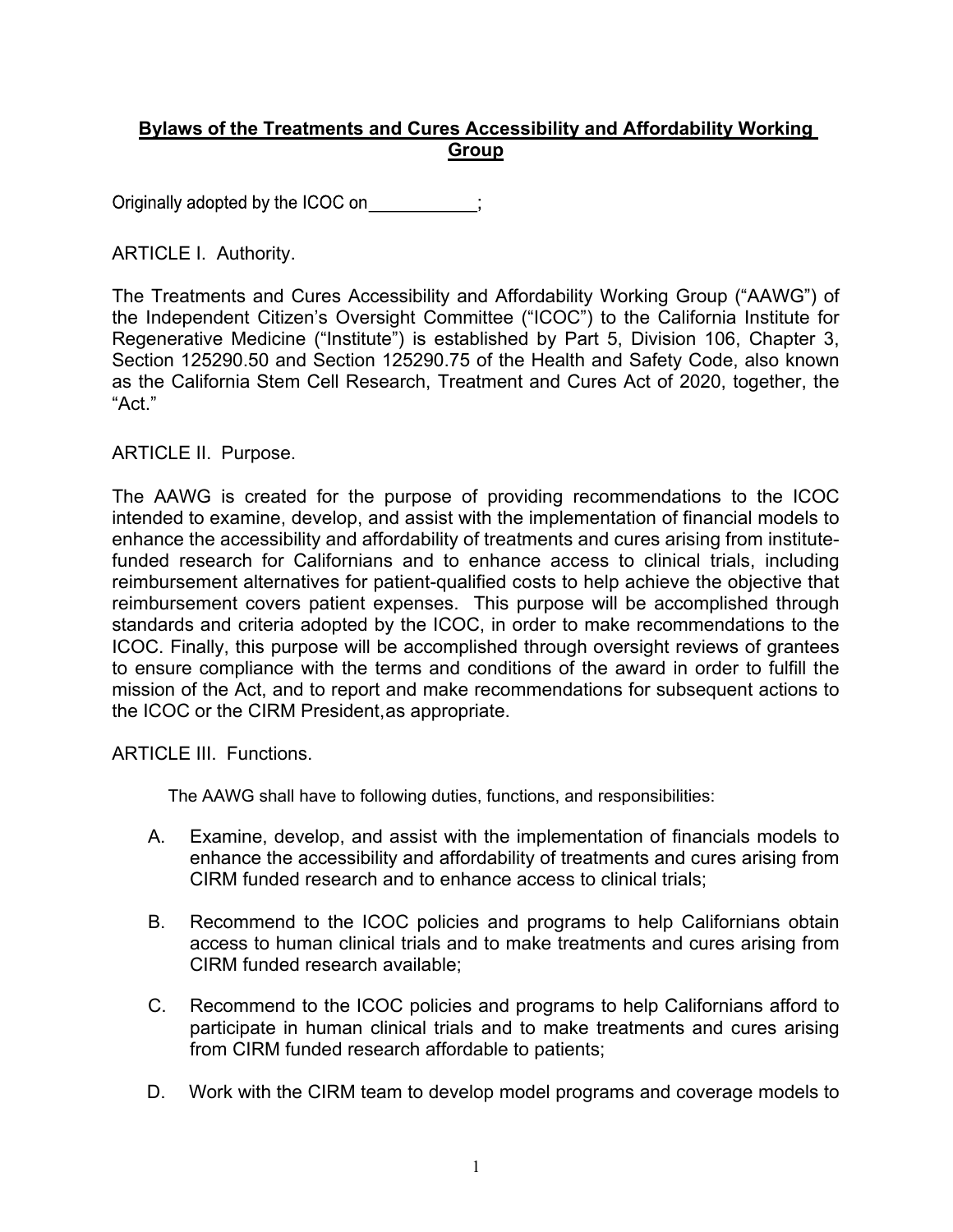promote the access and affordability of treatments and cures arising from CIRM funded research for patients, including within Alpha Stem Cell Clinics and Community Care Centers of Excellence and other health care institutions. The AAWG will also work with CIRM's internal teams to engage with external stakeholders such as payors and policymakers.

E. Advise the ICOC regarding the coverage criteria and process for reimbursement of therapies and cures arising from CIRM funded research and made available to patients.

ARTICLE IV. Membership, Selection, and Terms of Service.

Section 1 (Method of Appointment). Members of the AAWG shall be appointed by the ICOC.

Section 2 (Appointment). The AAWG shall be composed of: (1) five (5) ICOC members drawn from members who qualify for appointment pursuant to paragraphs (3), (4), and (5) of subdivision (a) of Section 125290.20 of the Act; (2) an individual who has private sector experience in innovative therapy medical coverage terms, qualifications, and the process for reimbursement; (3) an expert or a highly knowledgeable individual with experience in federal therapy coverage, qualifications, and process for reimbursement; (4) an expert or a highly knowledgeable individual with experience in California's public insurance program (currently Covered California), coverage, qualifications, and the process for reimbursement of innovative therapies; (5) two (2) representatives from hospitals in California that are participating in stem cell clinical trials or that are treating patients with federal Food and Drug Administration (FDA) approved stem cell or genetic therapies; (6) a representative from a philanthropic organization who has experience assisting patients with clinical trial access and affordability or with access to, and the affordability of, innovative therapies; (7) two representatives from patient advocacy organizations who have technical expertise or experience in coverage, qualifications, and the process for reimbursement of innovative therapies; (8) a health care economist with experience in advising or negotiating with private insurers, government insurers, or corporate self-insurance programs on coverage for innovative therapies or human trials; (9) a patient navigator with training and experience helping patients obtain financial support from private insurers, public support, or nonprofit support, and helping patients obtain social science support to facilitate their participation in FDA approved human trials or qualification for access and financial assistance for innovative therapies; and; (10) the Chairperson and Vice Chairperson of the ICOC.

Section 3 (Term of Service). AAWG members shall normally serve for six (6) years. AAWG members may serve a maximum of two consecutiveterms, provided that the ICOC may, by a two-thirds vote of a quorum, reappoint non-ICOC working group members to serve more than two consecutive terms.

Section 4 (Expiration of Term). When a member's term expires, the ICOC shall appoint a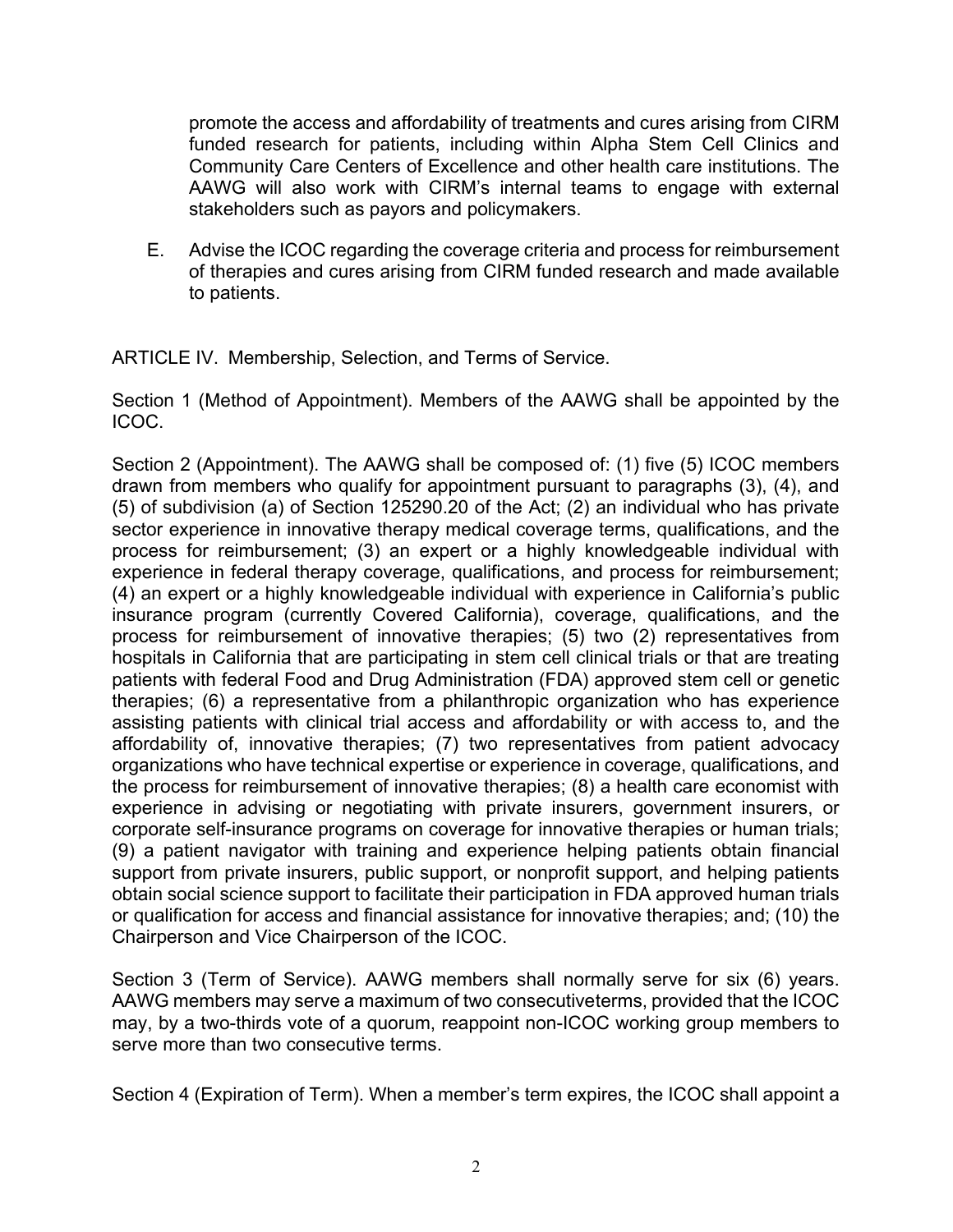new member within 90 days. AAWG members shall continue to serve until their replacementsare appointed.

Section 5 - (Ad Hoc Members). The ICOC may appoint Ad Hoc Members as necessary to obtain expertise for a particular expert review session, not to exceed three members for any one expert review session. Ad Hoc Members shall have voting privileges and their presence is counted towards a quorum.

Section 6 (Chair of the AAWG).

The ICOC shall appoint as Chair of the AAWG one of the five (5) ICOC members of the AAWG.

Section 7 (Compensation and Expenses of AAWG Members).

- A. ICOC Members ICOC members of the AAWG, except the Chair and Vice Chair ofthe ICOC, shall be entitled to a daily consulting rate and reimbursement for expenses, as established by the ICOC.
- B. Non-ICOC Members Non-ICOC Members of the AAWG, including Specialists and Ad Hoc Members, shall be entitled to a daily consulting rate and reimbursement for expenses, as established by the ICOC.

Section 10. (Conflict of Interest). All Non-ICOC Members, including Specialists, and Ad Hoc members, shall be governed by conflict-of-interest rules and economic disclosure requirements adopted by the ICOC. ICOC members shall be governed by California conflict of interest laws, as set forth in Health and Safety Code section 125290.30(g) and the conflict-of-interest policy for ICOC members adopted by the ICOC.

Section 11. (Confidentiality). Members of the AAWG shall comply with CIRM's Confidentiality Policy, which is attached as Appendix A.

Section 12. (Grounds for Removal of Members). Any Non-ICOC Member of the AAWG maybe removed by the ICOC for cause. The grounds for removal are as follows:

- A. An intentional violation or violations of the conflict of interest policy applicable to the member;
- B. Two or more grossly negligent violations of the conflict of interest policy applicable to the member;
- C. Consistent failure to perform the assigned duties of the member or unexcused absence from three consecutive AAWG meetings;
- D. Violation of medical or ethical standards by the member in his or her professional capacity as determined by the appropriate research institution or the appropriate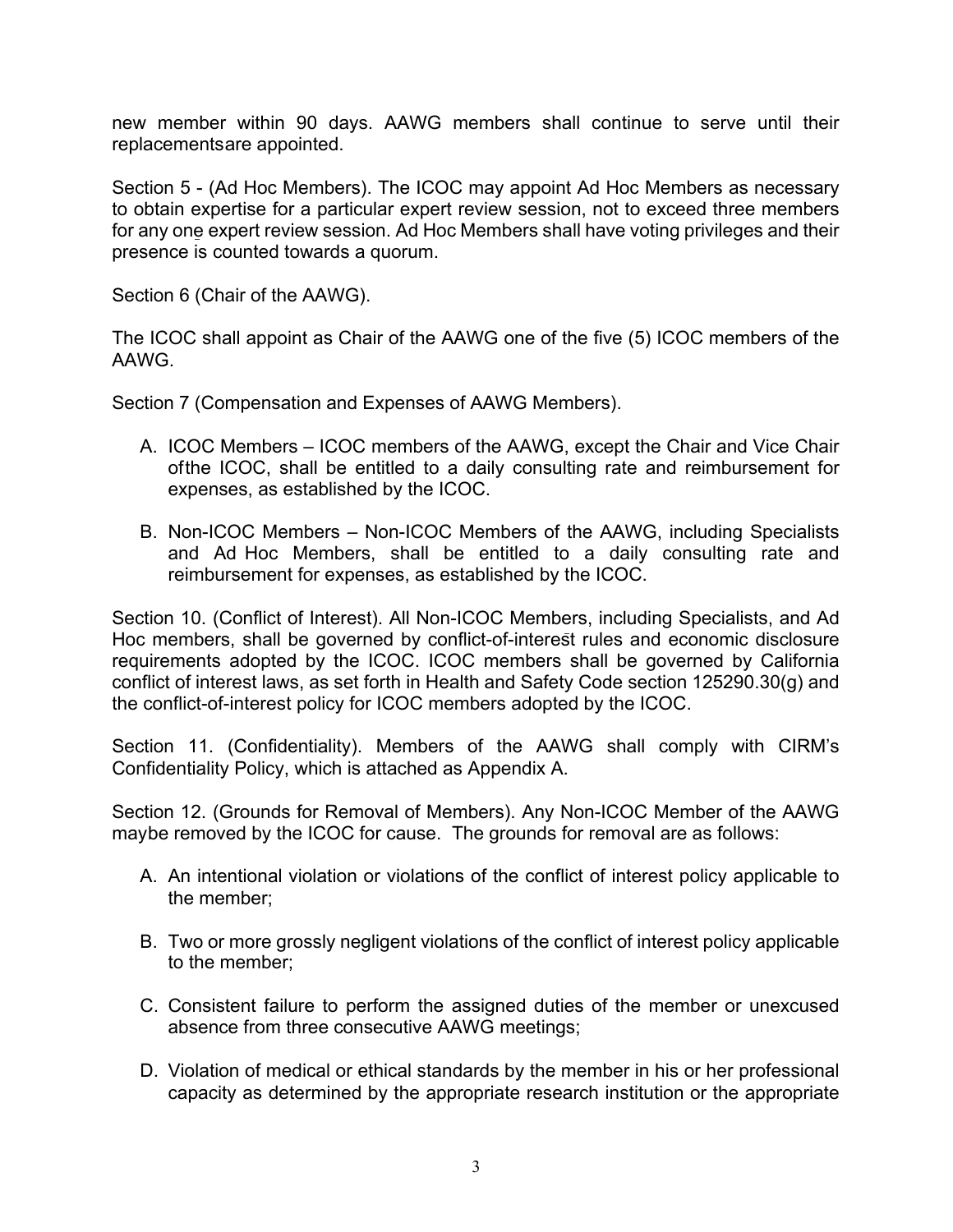professional group;

E. The conviction of a felony or act involving serious moral turpitude.

Section 13. (Procedure for Suspension of Members). The President of the CIRM may suspend a Non-ICOC Member of the AAWG based on any of the grounds enumerated above bygiving the member written notice of his or her suspension, including the grounds for the suspension. The suspension shall remain in effect until it is terminated by the President, the member resigns from the AAWG, or the ICOC has considered the permanent removal of the member pursuant to Section 14.

Section 14. (Procedure for Removal of Members). The President of CIRM may recommend to the ICOC the removal of a Non-ICOC Member of the AAWG based on any of the grounds enumerated above. The President must inform the member in writing that he has requested that the ICOC consider removal of the member at least 10 days prior to the ICOC'sconsideration of the matter. The notice must include the grounds for the recommendation. The member may address the ICOC in writing or in person during the meeting of the ICOC atwhich the removal of the member is considered.

Section 15. (Procedure for Temporary Leave of Absence). The President of CIRM shall consider and may, at his or her discretion, grant requests, from Non-ICOC Members for temporary leaves of absence, not to exceed six months, due to family or personal illness, death of a loved one, or other extenuating circumstances.

Section 16. (Subcommittees). The AAWG shall have the ability to create subcommittees at its discretion to provide recommendations to the AAWG with respect to any AAWG <mark>functions</mark>.[1](#page-3-0)

ARTICLE V. Duties of AAWG Members and Role of CIRM President and Staff With Respect to Grant Applications and Contracts.

Section 1 (Concept Proposals, Requests for Applications (RFAs), and Applications).

The AAWG provide direction to the CIRM team to develop concept proposals, RFAs and conduct reviews for research that would be brought to the ICOC for final approval.

When topics are identified as area for concept and RFA development, the CIRM team would produce the materials that would be subject to AAWG input and final approval for delivering to the ICOC (including the appropriate subcommittee(s)) for consideration.

The AAWG Members are responsible for evaluating any grant applications related to the AAWG functions for merit and forvoting on grant recommendations to the Application Review Subcommittee of the ICOC.

Ad Hoc Members may be designated to serve on an expert review panel as necessary to

<span id="page-3-0"></span> $\overline{a}$ <sup>1</sup> Section added pursuant to AAWG meeting.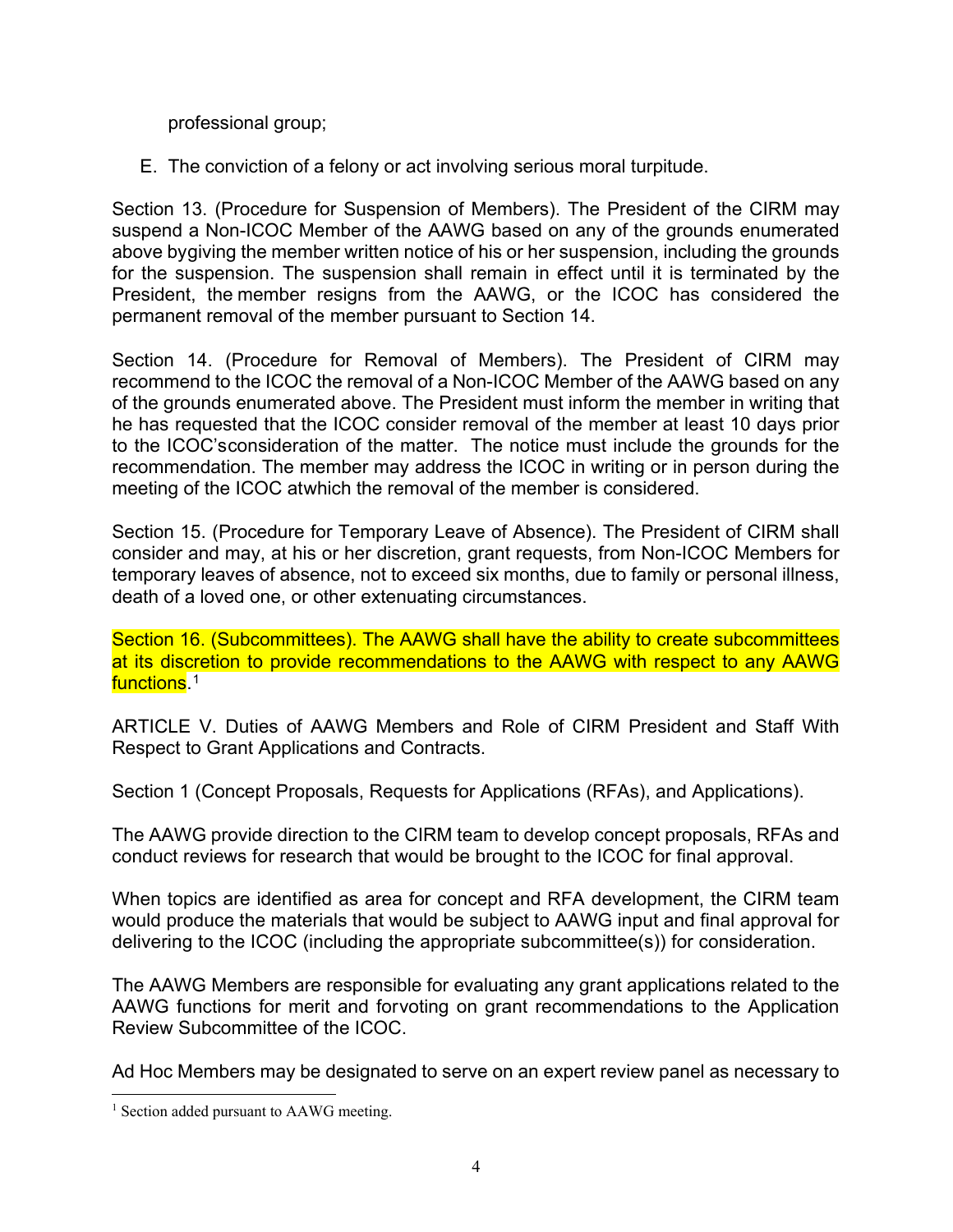obtain expertise for a particular expert revise session, provided that no more than three Ad Hoc Members participate any one expert review session. Ad Hoc Members shall have voting privileges and their presence is counted towards a quorum.

The review is led by the Chair. During the review, Members of the AAWG are responsible for assessing the merit of each application, according to the criteria stated by CIRM, based on their own expertise and the expert opinion of the other reviewers. In written critiques and during reviewmeetings, they should be willing to explain their reasoning to assist other Members in fulfilling their responsibilities on the AAWG and the ICOC, to allow CIRM scientific team members to prepare summaries for the ICOC, applicants and the public, and to provide guidance or recommendations that will be useful in the management of approved awards. During the evaluations of applications, Members may ask questions, probe the views expressed by other participants, and express their own views. Members are expected to consider the views expressed by other participants, but their confidential scores should reflect their own independent scientificjudgment.

After the evaluation of applications concludes, Members of the AAWG will vote on motions concerning the final funding recommendation to the Application Review Subcommittee of the ICOC.

Section 2 (Specialists). Specialists may be invited by the CIRM team to participate in meetings of the AAWG for the purpose of providing expertise on a particular issue(s), area, or field and/or for a specific grant application.

Section 3 (Role of CIRM President). CIRM's President serves on the AAWG as a nonmember participant in all AAWG discussions but does not assign, make motions or vote. As the leader of CIRM's team members, the President may ask AAWG members to consider how an application will address issues that have come up in the field or in the execution of CIRM-funded research, respond toquestions by AAWG members on CIRMrelated matters, and provide information within his/her expertise.

The President should alert the AAWG and the Application Review Subcommittee of the ICOC to matters that have been found to be inconsistent or incorrect in the review of a grant application.

Section 4 (Role of CIRM Team). Members of CIRM's team, under theleadership of the President, support the AAWG, by designing concept proposals, RFAs, managing and coordinating the review process, including but not limited to tracking conflicts of interest, ensuring observance of confidentiality rules, setting the schedule of review, and ensuring that applications are appropriately evaluated and scored. Once awards are made, the CIRM team would manage the awards utilizing its internal oversight and contracting mechanisms.

To this end, the team members provide guidance and information regarding CIRM's programs, portfolio, and procedures, including explaining the scope and requirements of the RFA or PA and the review criteria and responding to requests for information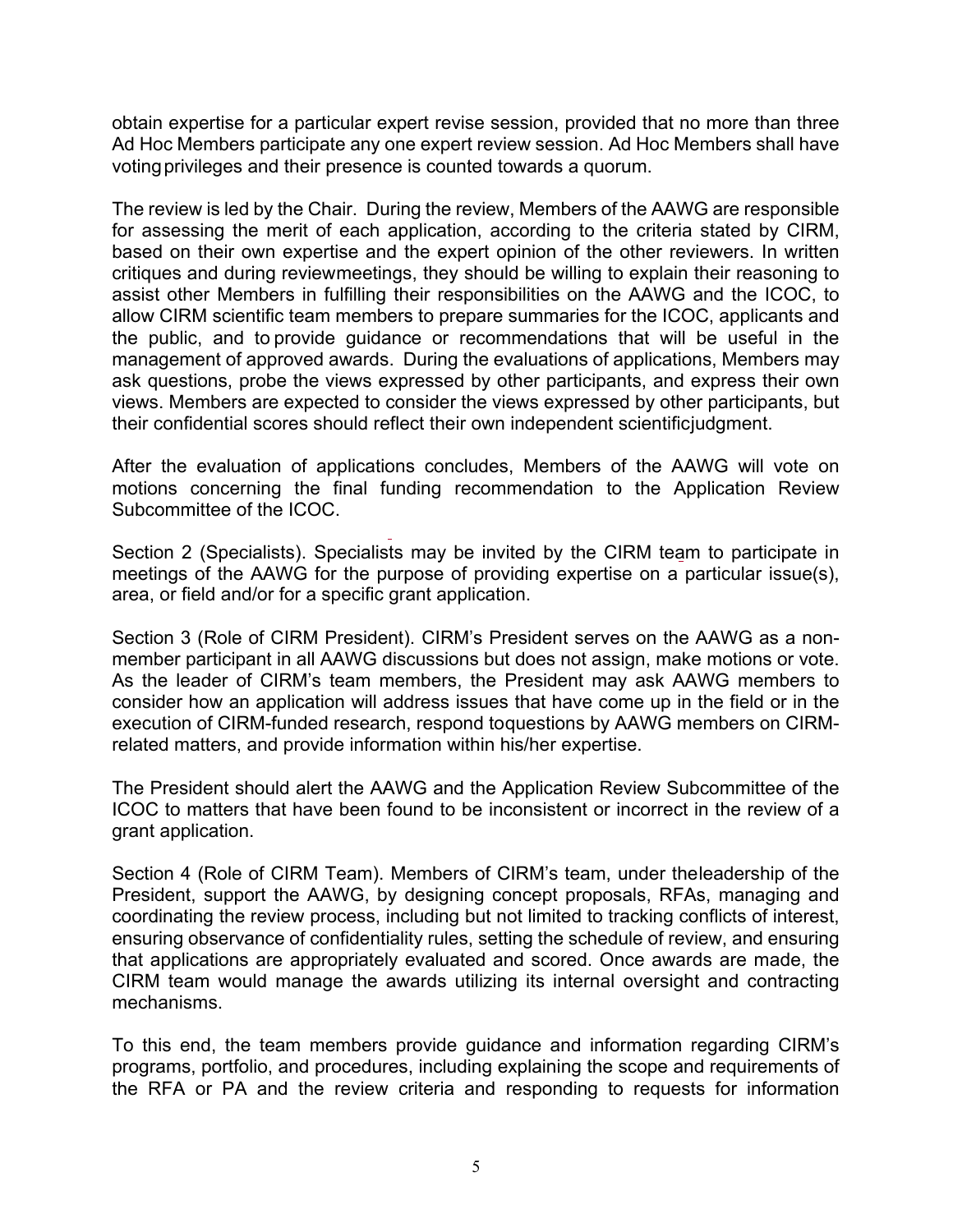regarding awards or applications that aid the AAWG making informed evaluations. The team also ensures that review criteria, priorities and requirements are appropriately applied to the evaluations and discussions of applications and help the Chair ensure that all AAWG members contribute to the proper evaluation and scoring of applications. Team members should, on request ofthe Chair, provide information to the AAWG in their areas of expertise.

The team members are responsible for monitoring progress of CIRM-funded projects and may be called upon to report on that progress if it isrelevant to the review of an application before the AAWG or for the AAWG to provide recommendations. They are responsible for summarizing, for the Application Review Subcommittee of the ICOC, applicants and the public, the reasoning behind the AAWG recommendations. Accordingly, team members may ask AAWG members to clarify their views or address specific issues in order to present a complete and useful report.

Prior to Application Review Subcommittee's consideration of AAWG recommendations, the President and team should consider whether there are applications which they believe warrant particularly close review, or whether specific modifications may be needed to execute successfully a particular proposal.

ARTICLE VI. Meetings.

Section 1 (Regular Meetings). The AAWG shall hold at least four meetings per year, one of which will be designated as its annual meeting. The AAWG may hold additional meetings as the AAWG determines are necessary or appropriate.

Section 2 (Teleconference Meetings). At the discretion of the CIRM team, members of the AAWG may participate in meetings of the AAWG, by teleconference, provided that the public has the opportunity to participate in public sessions ofthe AAWG that are conducted by teleconference. Significant medical needs of members of the AAWG will be given a high priority in arranging teleconference meetings.

Section 3 (Open Meetings). The AAWG shall meet in public session except for discussions related to evaluation of grant applications and recommendation of applications to the Application Review Subcommittee of the ICOC, discussions related to appeals or requests forreconsideration of AAWG recommendations, discussions related to the review of a grantee's progress and compliance with the terms of the award, and discussions of other matters that may be considered in closed session under the Bagley-Keene Open Meeting Act or under Health and Safety Code section 125290.30. The AAWG may recommend additional exceptionsto the ICOC as necessary to carry out the mission of the AAWG.

Section 4 (Special and Emergency Meetings). Special and emergency meetings may be called by the CIRM President if necessary.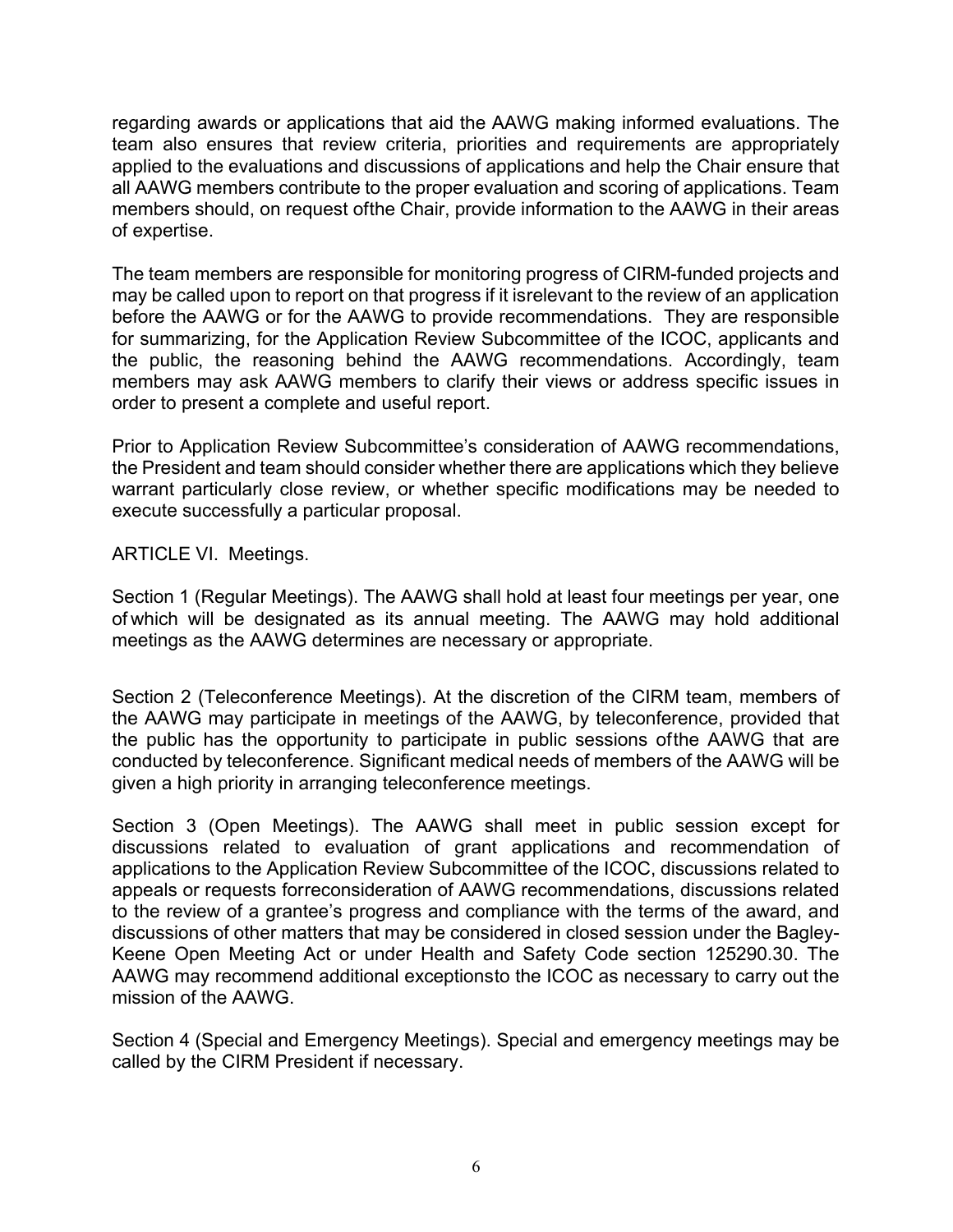ARTICLE VII. Procedure for Recommending Grants and Contracts.

Section 1 (Quorum). Sixty-five percent of the AAWG members who are eligible to vote shallconstitute a quorum of the AAWG.

Section 2 (Taking Action). Actions of the AAWG may be taken only by a majority of those members present and voting.

Section 3 (Recommendation Procedures).

- A. Unless excused due to conflicts, both ICOC and non-ICOC members of the AAWG shall be present in-person or via teleconference during the meeting and may participate in all discussions.
- B. Evaluation and Scoring
- 1. The Chair of the AAWG shall preside over the evaluation process, and the process to arrive at the final recommendations to the Application Review Subcommittee of the ICOC.
- 2. The Members of the AAWG shall evaluate each application for merit and base its recommendation on standards and criteria adopted by the ICOC. The criteriaand standards for evaluation are hereby incorporated by reference into these Bylaws.

Section 6 (Oversight Reviews).

When reviewing progress on existing awards, any member of the AAWG may make and second a motion to make a recommendation to the ICOC or the President, as appropriate, for subsequent actions.

Section 7 (Recommendations and Minority Reports).

Recommendations of the AAWG to the Application Review Subcommittee of the ICOC shall be made by a majority vote of a quorum of the members of the AAWG. If thirty-five percent (35%) of the members of the AAWG panel award scores in the funding range, a minority recommendation report shall be submitted to the Application Review Subcommittee of the ICOC.

ARTICLE VIII. Rules of Order.

Debate and proceedings in the AAWG shall be conducted in accordance with Robert's Rules ofOrder (Newly Revised) when not in conflict with rules of the AAWG or other statutory requirements.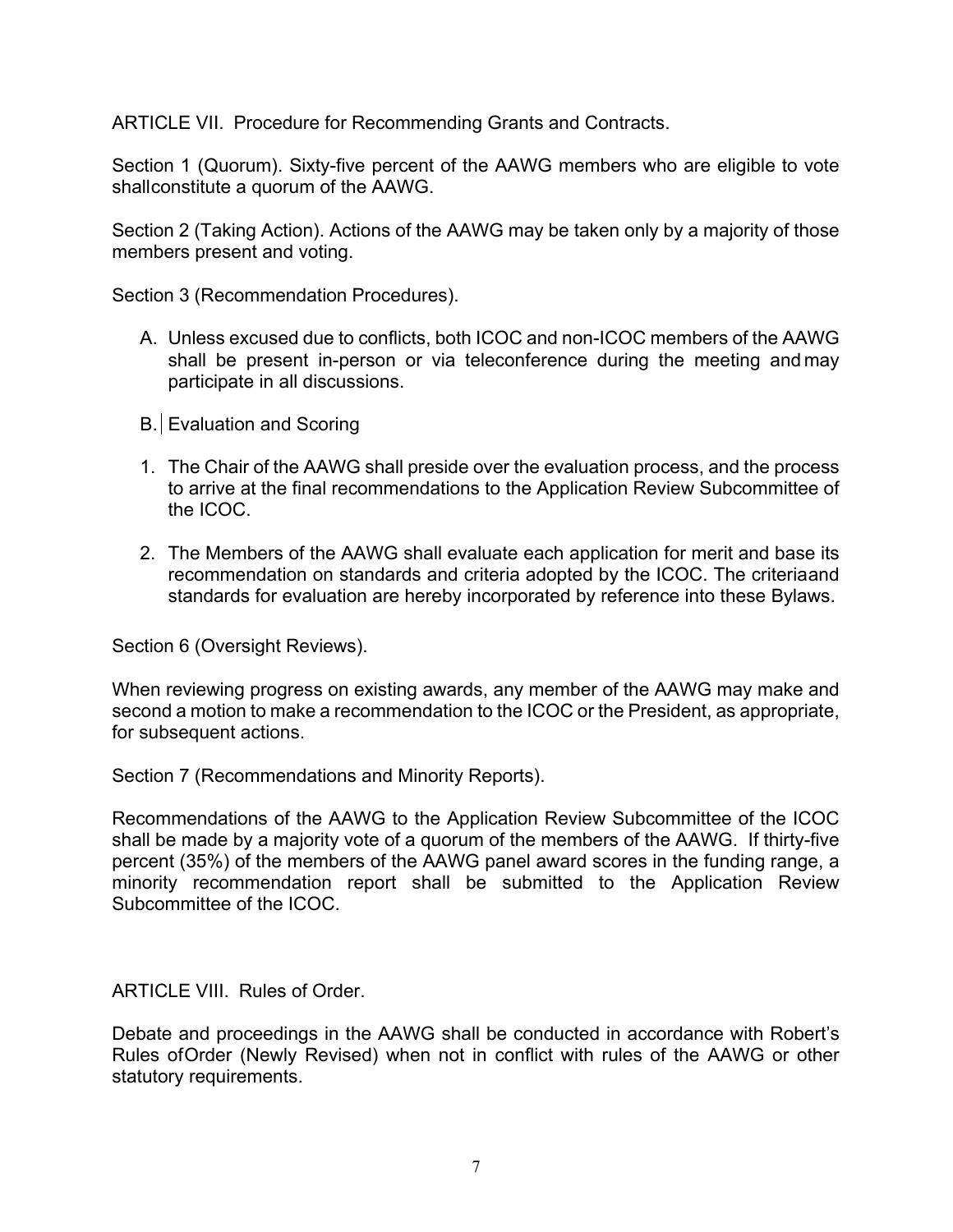ARTICLE IX. Amendments.

These Bylaws may be amended or repealed by the ICOC at any regular or special meeting by a majority vote of a quorum of the ICOC. The AAWG may recommend amendments to these bylaws to the ICOC for its consideration.